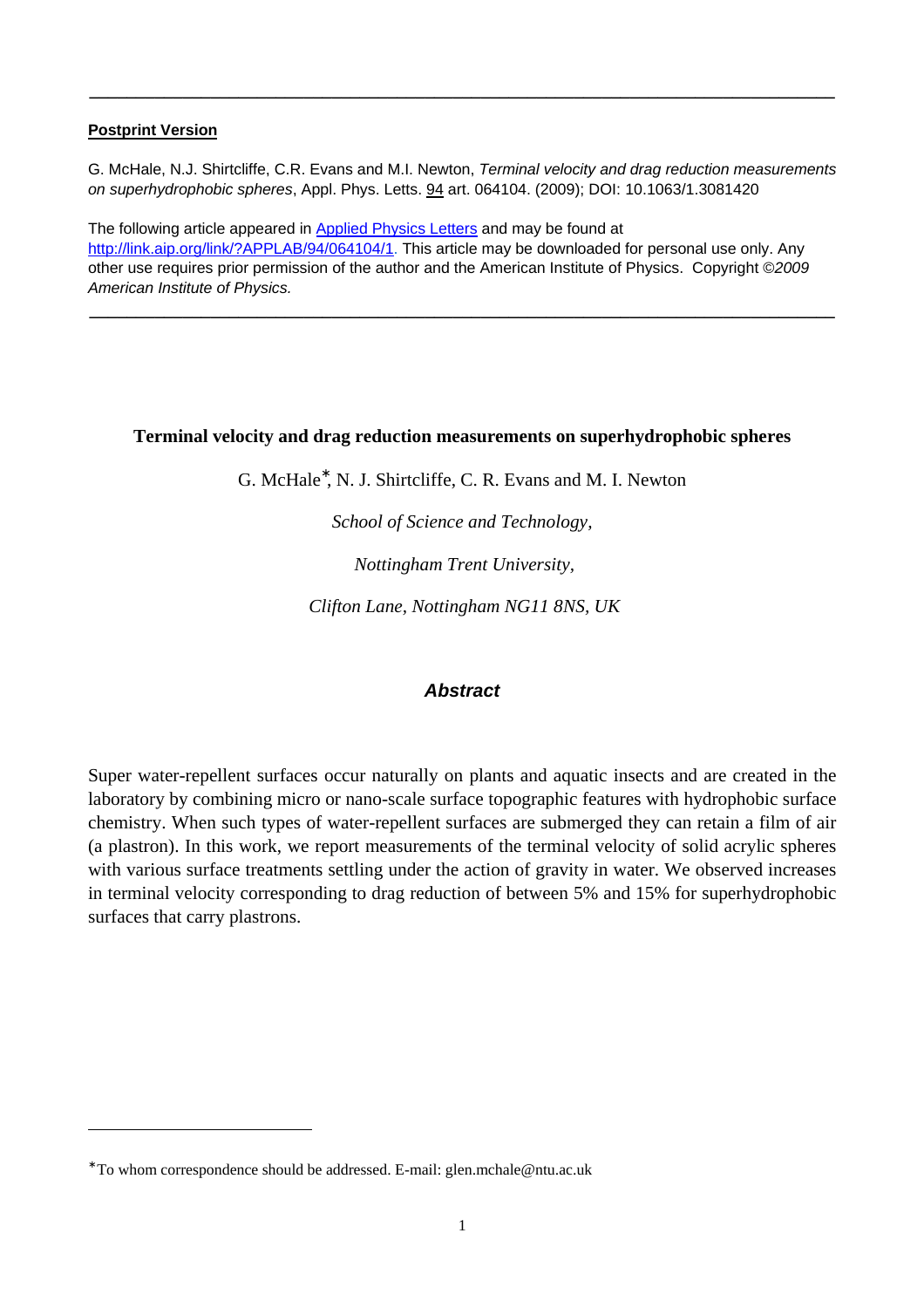A droplet of water placed on a smooth hydrophobic Teflon  $\mathscr P$  surface adopts a hemispherical shape. For the droplet to completely ball up and run-off the surface requires the water repellency provided by the surface chemistry to be amplified by the effect of surface topography. By creating a structure that appears to a water droplet as a bed-of-nails (or *fakir's* carpet) so that the surface becomes superhydrophobic, droplets can be made to roll freely.<sup>1-3</sup> Recently, many man-made materials have been designed to mimic these effects and so create simple and functional, selfcleaning, water-repellent surfaces.<sup>4</sup> A wide range of researchers have also speculated and investigated whether such superhydrophobic surfaces may also provide a mechanism to create a slip boundary condition and so reduce drag on fluids by solid walls.<sup>5</sup> It has been speculated that drag may be reduced when water flows across superhydrophobic surfaces and results from plates and microfluidic channels suggest some drag reduction might exist. However, these systems have mostly considered flow through microchannels or use of plates within, e.g. cone-and-plate rheometers, and some results have been the subject of controversy. In this report, we explore the possibility of drag reduction using a simple terminal velocity experiment using small solid spheres. As a sphere settles in water it will reach a terminal velocity,  $U_T$ , determined by the drag of the surrounding water and this is not normally dependent on the surface chemistry of the object. In the present study, we show how coating surfaces with hydrophobic sand can reduce drag in a classic terminal velocity experiment. This reduction can be explained by considering the effect of a plastron film of air retained at the surface of some super water-repellent materials. The understanding gained introduces a new factor into the design of drag reducing surfaces and has wide applicability.

In our experiments, we used a column of water contained within a large transparent acrylic cylinder (0.65 m diameter and 2.2 m height). Falling objects were created from commercially available acrylic spheres of nominal diameters (in imperial units) of 1", 1½" and 2" (measured

values of 2.533 cm, 3.816 cm and 5.071 cm with an accuracy of  $\pm 50$  µm) and typical masses of 10.1 g, 34.5 g and 83.6 g. A camcorder operating at 30 frames per second was located 1 m below the top of the surface of water and used to film the spheres as they fell through the column of water and the terminal velocity calculated from the video analysis (Fig. 1); all terminal velocities reported are averages from at least eight drop experiments. Since the spheres fell with a slight side-to-side oscillatory trajectory the velocities provided in this report are the vertical components of terminal velocity; although not reported here we also conducted experiment using weighted spheres with cone shaped ends and these fell with a vertical trajectory. To verify the accuracy of the measurement approach, a separate set of experiments was conducted using a laser beam triggered timing gate system positioned so that the speed of falling objects could be calculated over two consecutive depths. From these



FIG. 1. A sequence of three images (a-c) showing a comparison of settling in water of a 1½ inch diameter acrylic sphere with three different surface coatings. Each image consists of a composite of three frames from three different experiments; the sequence of frame selected is the one corresponding to the median terminal velocity for that surface coating from a set of ten drop tank experiments. The object on the left in each image is an acrylic sphere with a thin layer coating of sieved sharp sand with grain sizes below 50  $\mu$ m. The object in the centre in each image is the same acrylic sphere with its thin layer coating of sieved sharp sand, but with an additional coating of the HIREC superhydrophobic paint. The object on the right in each image is the same as in the centre, but with an ethanol pre-treatment to suppress the formation of a plastron.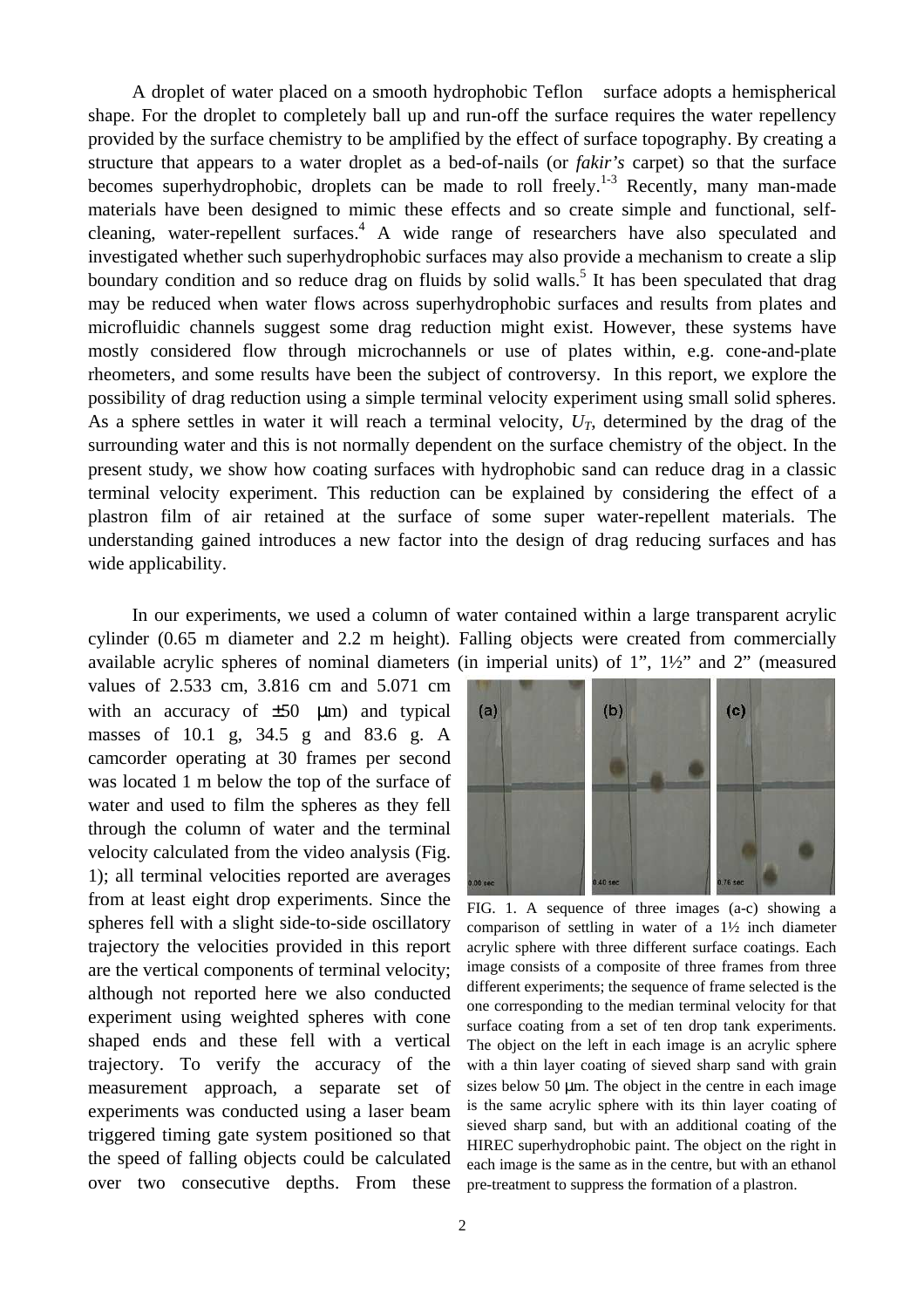arrangements we confirmed that terminal velocity had been achieved. Typical terminal velocities were ~0.42-0.56 m s<sup>-1</sup> giving Reynolds numbers of  $Re~1\times10^4$ -3×10<sup>4</sup>; these Reynold's numbers are well above those for which Stokes law would be valid.

To determine the effect of extreme water-repellence, the surfaces of the spheres were treated with a range of hydrophobic and superhydrophobic coatings and contact angles and contact angle hysteresis measured using a Krüss contact angle meter. To create a base surface topography for superhydrophobicity, we used a coating of sharp sand, sieved to give three grain sizes, 300 µm to 350 µm, 100 µm to 150 µm and below 50 µm. These layers were subsequently treated with either HIREC-1450 (super)hydrophobic spray paint or a water-proofing agent designed for GoreTex<sup>®</sup> clothing (Granger's Extreme Wash-in) to provide a hydrophobic surface chemistry; we also used commercially available superhydrophobic sand (Magic Sand<sup>™)</sup> coated directly onto the acrylic spheres. For comparison, experiments using the HIREC-1450 and the Granger's Extreme Wash-in coated directly onto the acrylic spheres were performed. The blank (acrylic) surface gave a contact angle of  $(65\pm5)^{\circ}$  and the sharp sand gave  $0^{\circ}$  on all grain sizes. The HIREC-1450 (super)hydrophobic spray paint gave a high contact angle of  $(150\pm10)^{\circ}$  with low hysteresis even when sprayed directly onto a smooth surface. All hydrophobic sand-coated surfaces had contact angles in excess of  $150^{\circ}$  and showed low contact angle hysteresis.

All superhydrophobic-coated spheres were observed to have a silvery sheen when submersed in water, indicative of a film of air (a plastron) retained at their surfaces.<sup>6, 7</sup> A plastron structure, used by some aquatic insects to extract oxygen directly from water without the need for gills, is a superhydrophobic surface that also conveys the additional property of fixing to the body a thin film of air. $8-10$  To compare the effect on terminal velocity of spheres with and without this surface retained film of air we developed a wetting out procedure to prevent the formation of a plastron. Immersing a superhydrophobic sphere into ethanol causes the liquid to come fully into contact with the grains of sand coating the surface of the sphere. Once a sphere had been fully wetted due to the ethanol, it was transferred into a container of water thus ensuring the surface remained completely wetted, but with the ethanol having been replaced by water. Drop testing of these pre-wetted spheres in the column of water allowed terminal velocity measurements to be made with nonplastron bearing hydrophobic sand-coated spheres.

In our experiments we did not observe any significant differences in terminal velocity between the bare acrylic surfaces and the acrylic surfaces treated with either of the hydrophobic coatings; it was visually noticeable that an acrylic sphere with the HIREC-1450 coated directly onto it without a sand-coating did not possess a plastron. However, we did observe an increase in terminal velocity when plastron-bearing superhydrophobic spheres were drop tested. As an example, when a thin layer of sieved sharp sand with grain sizes below 50 µm or between 100-150 µm was coated onto a sphere, only a small increase in terminal velocity was observed; this is consistent with a small overall increase in density for the sphere. However, when the same sphere was subsequently treated with the water-proofing agent designed for GoreTex® clothing (Granger's Extreme Wash-in) and the terminal velocity measured again, a significant increase was observed (Fig. 2a-c). The same results were observed for the Hirec-1450 treated sand-coated spheres. Drop testing of pre-wetted spheres in the column of water allowed terminal velocity measurements to be made with non-plastron bearing hydrophobic sand-coated spheres. In all cases, the measured terminal velocity for the non-plastron bearing spheres returned to values close to those observed for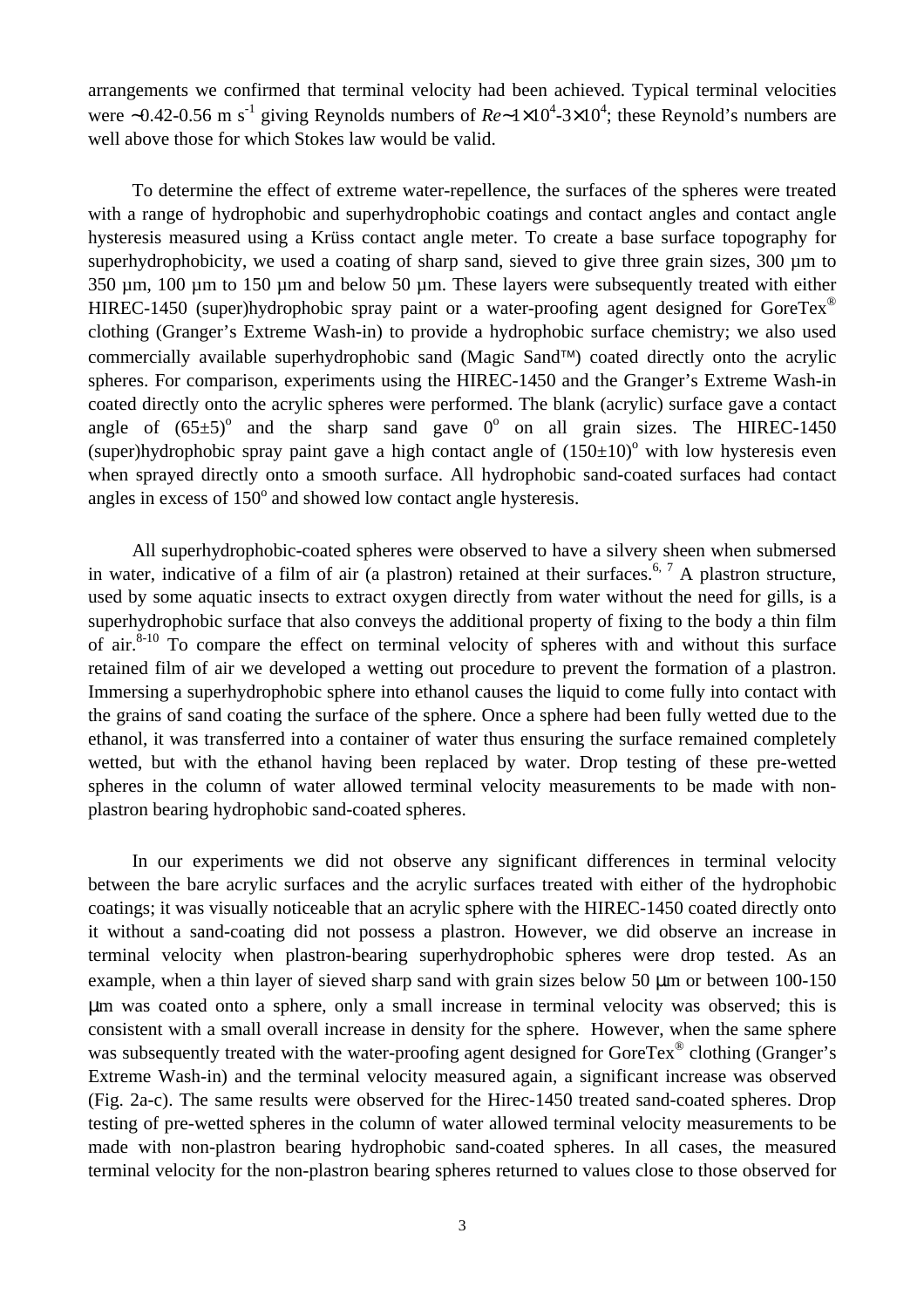the sand-coated spheres prior to their hydrophobic treatment. This method provides a direct comparison of the terminal velocity of any individual superhydrophobic sphere with and without a plastron (Fig. 2a-c). To confirm the effectiveness of this method, we also coated our spheres with commercially available hydrophobic sand, Magic Sand  $TM$  and increases in terminal velocity were observed in water when the spheres carried a plastron (Fig. 2d).

To convert terminal velocities to a drag force,  $F_d$ , on a sphere consider  $F_d = \frac{1}{2}C_d \rho_f A U^2$  where  $\rho_f$ is the density of the fluid, *A* is the cross-sectional area of the sphere, *U* is the speed of the fluid relative to the solid and *Re* is the Reynolds number, which gives a measure of the ratio of inertial forces to viscous forces.<sup>11</sup> In general, the coefficient of drag depends on the Reynold's number and the surface roughness. For our Reynold's number range ( $Re~1x10^4$  to 3x10<sup>4</sup>) the co-efficient of drag is inversely proportional to the square of the terminal velocity (i.e.  $C_d \propto 1/\left U_T^2\right)$ ). Moreover, a superhydrophobic sphere tested with and without the ethanol wetting out procedure has no change in surface roughness. Therefore, the effect of the plastron on drag can be estimated from  $C_d^p = C_d^e$ 

 $(U_T^e/U_T^p)^2$ , where the superscript *p* indicates a plastron bearing sphere and the superscript *e* indicates the same sphere with the ethanol pre-treatment to prevent formation of the plastron. In our experiment using a settling sphere, the additional buoyancy due to the air within a plastron means that our estimate of the reduction in drag is an underestimate. From this we deduce that the plastron induced by superhydrophobic sand reduces the coefficient of drag by between 5% and 15%. Fig. 3a shows both the accuracy for repeated experiments with any given sample (error bars) and reproducibility between samples (representing surface preparation and sphere uniformity). To estimate the thickness of plastrons induced on the spheres, we prepared glass microscope slides with the same hydrophobic sand coatings of various grain sizes. By first immersing these slides in a container filled with water and then with the container filled to the same level with ethanol, which completely wets the hydrophobic sand, and measuring masses we estimated the thickness of the resulting plastrons. The thickness of the plastron increased with grain size fraction from tens of microns to hundreds of microns (Fig. 3b); these estimates were consistent with values observed with a travelling microscope.



**Fig. 2.** Terminal velocities (vertical components) measured for spheres with and without hydrophobic sand surface finishes. (**a**) Four spheres with 1 inch diameter and various surface finishes. The first group of four bars shows one sphere with the following sequence: (i) blank surface (unfilled bar), (ii) surface coated with sieved sand of below 50 µm grain size (diagonal pattern bar), (iii) Granger's Gore-Tex® waterproofing treated sand surface (shaded bar), and (iv) Granger's Gore-Tex® waterproofing treated sand surface with ethanol pre-treatment to prevent formation of a plastron (dotted bar); each bar represents the average terminal velocity from at least eight drop tank measurements. The second group of four bars is a replicate of the same sequence using a new sphere. The third group of four bars uses a superhydrophobic paint (HIREC-1450) to impart water repellency (lighter shaded bar) and the fourth group of four bars is a replicate of the same sequence using a new sphere. (**b**) and (**c**) are repeats of (**a**) using 1½ inch and 2 inch diameter spheres, respectively. (**d**) shows the terminal velocity in water (shaded bar) and then in water, but with an ethanol pre-treatment to prevent the formation of a plastron (dotted bar), for two spheres of each diameter coated in commercially available superhydrophobic Magic Sand<sup>TM</sup>.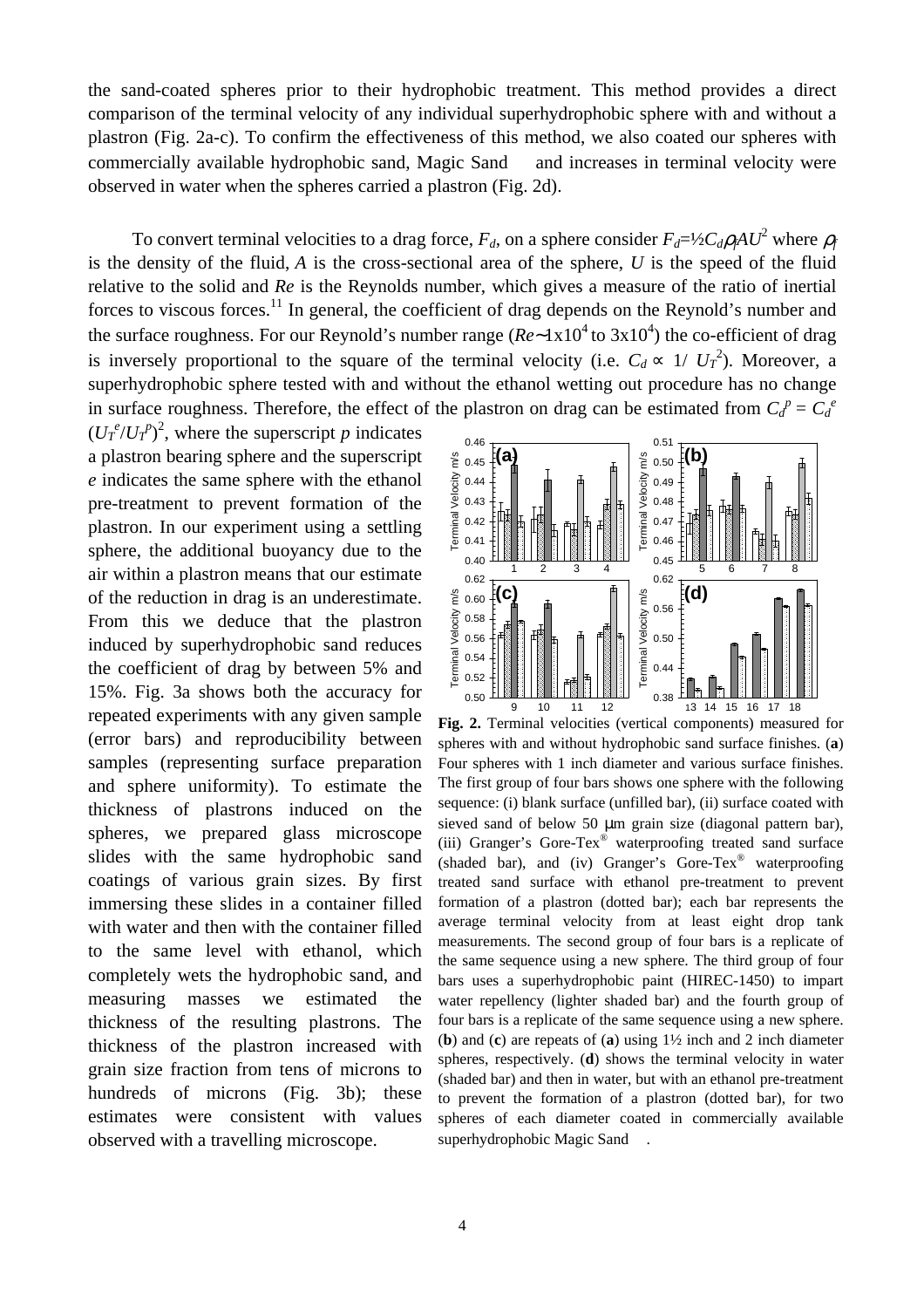To understand why a reduction in drag might be associated with the formation of a plastron, first consider a low Reynold's number terminal velocity experiment with a solid sphere. If this solid sphere is replaced by a bubble of gas of the same diameter the Stokes' drag with a drag coefficient *Cd*=24/*Re* is replaced by Hadamard-Rybczynski drag with a reduced drag coefficient *Cd*=16/*Re*, which is  $33\%$  lower.<sup>11</sup> This is because the replacement of the solid-water interface by an air-water interface allows the tangential stress from the external flow to induce an internal circulation within the bubble. A similar situation is known to occur in complex



**Fig. 3.** (**a**) Estimates from the data in fig. 2 of the ratio of drag coefficients with and without plastron using the terminal velocity measured with the plastron bearing sphere in water and the same sphere using an ethanol pre-treatment to prevent the formation of a plastron. (**b**) Thickness of the plastron in water measured on sieved fractions of sand possessing i) a HIREC-1450 hydrophobic paint coating (diamonds), ii) a Granger's Gore-Tex® waterproofing (triangles), and iii) commercially available superhydrophobic Magic Sand<sup>TM</sup> (squares).

compound multiphase droplets constructed with an outer fluid shell and an inner core fluid, socalled encapsulated droplets. Rushton and Davies derived an analytical solution for a spherical core fluid with a concentric spherical fluid shell, which predicted that both the core and the shell have internal circulations and so result in a correction to Stokes' drag.<sup>12</sup> When the concentric fluid shell consists of air, the correction factor tends to the Hadamard-Rybzcynski bubble correction factor provided the thickness of the shell does not become vanishingly small, thus preventing circulation of air within the concentric spherical shell surrounding the solid core. At higher flow speeds, with intermediate Reynolds number, such as in our experiments, the wake behind a solid particle changes from an attached laminar wake to a separated wake, and ultimately to a turbulent wake. However, the internal circulation within a bubble possessing an uncontaminated interface to the liquid changes the wake separation of the external liquid.<sup>13</sup> The consequent reduction in drag compared to a solid sphere has been reported in the literature for a fluid film encapsulated spherical fluid droplet using numerical simulations with  $Re=200-1000$ <sup>14</sup> These considerations indicate that drag reduction might require not just a superhydrophobic coating, but also one which retains a sufficiently thick plastron. This would explain why the HIREC paint, which derives its superhydrophobicity from the inclusion of small Teflon particles of around 400 nm diameter, does not result in drag reduction when applied directly to an acrylic sphere, but does when applied on top of a layer of larger sand grains. These considerations introduce a new factor determining frictional drag, which is the combined effect of surface chemistry and surface topography.

In conclusion, our results have demonstrated that surface coatings can be designed using a suitable combination of hydrophobicity and small-scale surface structure to reduce frictional drag in liquids. The concept is simple, and powerful, requiring only a non-wetting surface that retains a film of air. This implies that whilst some aquatic insects have naturally evolved plastrons to breathe underwater, a similar structure can also be engineered to decrease drag. Plastron drag reduction concepts are promising for all situations in which more efficient transport of a solid through a liquid, or of a liquid across a solid surface, is required.

#### **Acknowledgement**

The authors' acknowledge the financial support of the UK EPSRC under grant EP/D500826/1.